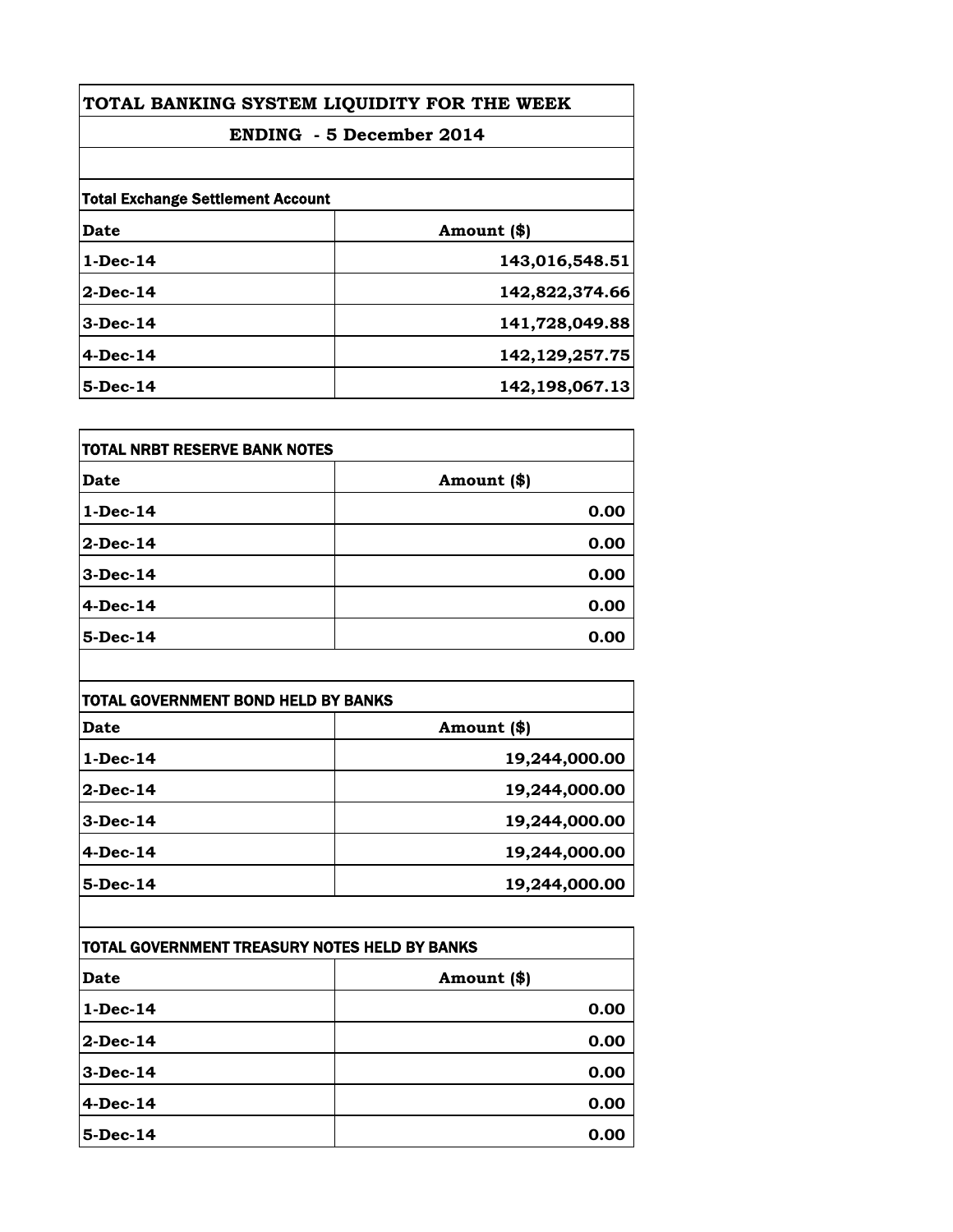| TOTAL BANKING SYSTEM LIQUIDITY FOR THE WEEK |  |
|---------------------------------------------|--|
| <b>ENDING</b> - 12 December 2014            |  |
|                                             |  |
| <b>Total Exchange Settlement Account</b>    |  |
| Amount (\$)                                 |  |
| 142,373,154.75                              |  |
| 142,984,263.82                              |  |
| 143,417,934.61                              |  |
| 145,267,542.85                              |  |
|                                             |  |

| <b>TOTAL NRBT RESERVE BANK NOTES</b> |             |
|--------------------------------------|-------------|
| <b>Date</b>                          | Amount (\$) |
| 9-Dec-14                             | 0.00        |
| 10-Dec-14                            | 0.00        |
| 11-Dec-14                            | 0.00        |
| 12-Dec-14                            | 0.00        |

| TOTAL GOVERNMENT BOND HELD BY BANKS |               |
|-------------------------------------|---------------|
| <b>Date</b>                         | Amount (\$)   |
| $9-Dec-14$                          | 19,244,000.00 |
| 10-Dec-14                           | 19,244,000.00 |
| 11-Dec-14                           | 19,244,000.00 |
| 12-Dec-14                           | 19,244,000.00 |

| TOTAL GOVERNMENT TREASURY NOTES HELD BY BANKS |             |
|-----------------------------------------------|-------------|
| <b>Date</b>                                   | Amount (\$) |
| 9-Dec-14                                      | 0.00        |
| 10-Dec-14                                     | 0.00        |
| 11-Dec-14                                     | 0.00        |
| 12-Dec-14                                     | 0.00        |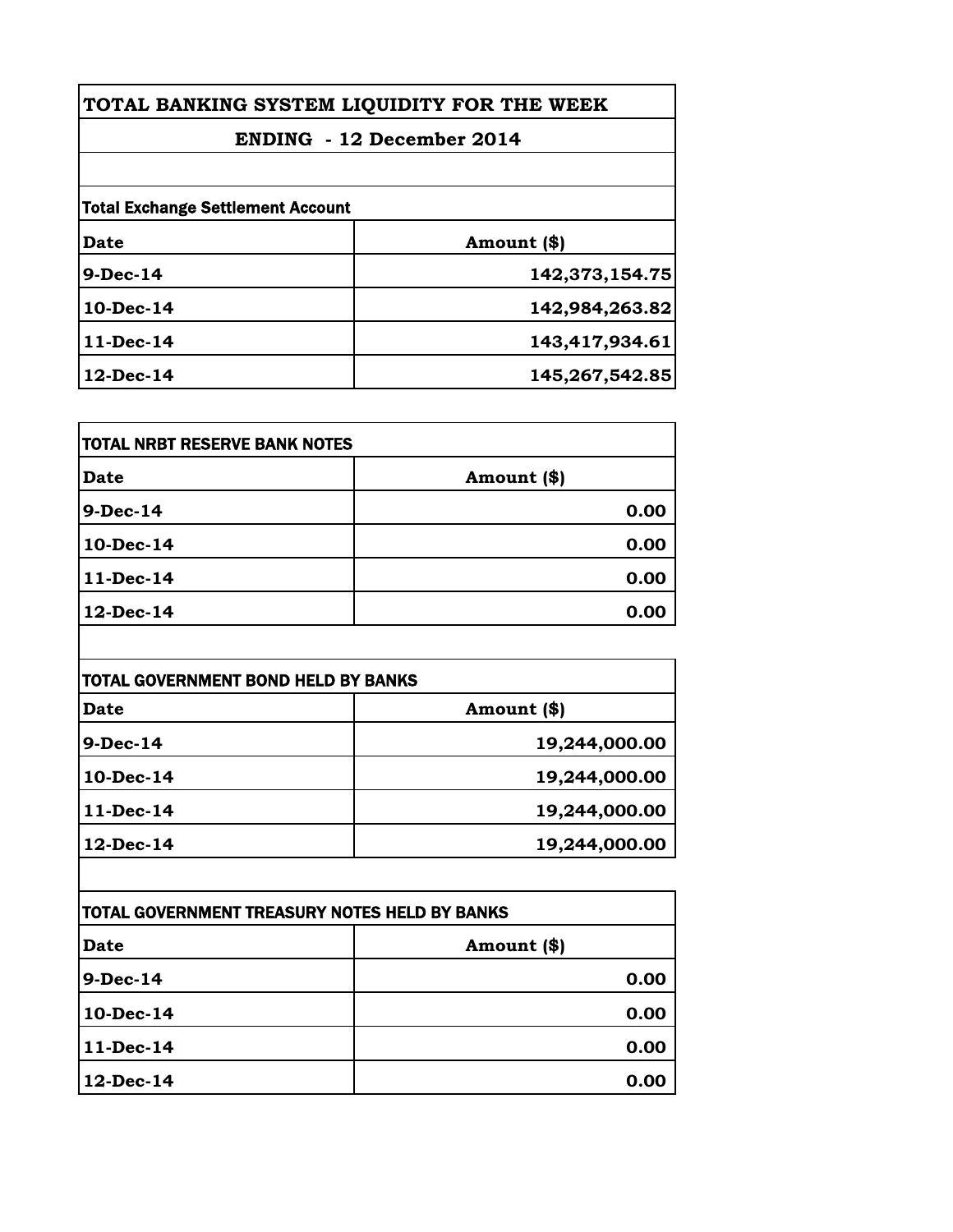| TOTAL BANKING SYSTEM LIQUIDITY FOR THE WEEK<br><b>ENDING - 19 December 2014</b> |                |
|---------------------------------------------------------------------------------|----------------|
|                                                                                 |                |
| <b>Total Exchange Settlement Account</b>                                        |                |
| Date                                                                            | Amount (\$)    |
| 15-Dec-14                                                                       | 145,429,878.10 |
| $16$ -Dec-14                                                                    | 145,469,583.59 |
| 17-Dec-14                                                                       | 144,376,182.21 |
| $18-Dec-14$                                                                     | 145,840,375.85 |
| 19-Dec-14                                                                       | 143,178,833.42 |

| <b>TOTAL NRBT RESERVE BANK NOTES</b> |             |
|--------------------------------------|-------------|
| Date                                 | Amount (\$) |
| 15-Dec-14                            | 0.00        |
| 16-Dec-14                            | 0.00        |
| 17-Dec-14                            | 0.00        |
| 18-Dec-14                            | 0.00        |
| $19$ -Dec-14                         | 0.00        |

| TOTAL GOVERNMENT BOND HELD BY BANKS |               |
|-------------------------------------|---------------|
| Date                                | Amount (\$)   |
| $15$ -Dec-14                        | 19,244,000.00 |
| $16$ -Dec-14                        | 19,244,000.00 |
| $17$ -Dec-14                        | 19,244,000.00 |
| 18-Dec-14                           | 19,244,000.00 |
| 19-Dec-14                           | 19,244,000.00 |

| TOTAL GOVERNMENT TREASURY NOTES HELD BY BANKS |             |
|-----------------------------------------------|-------------|
| <b>Date</b>                                   | Amount (\$) |
| $15$ -Dec-14                                  | 0.00        |
| $16$ -Dec-14                                  | 0.00        |
| $17$ -Dec-14                                  | 0.00        |
| $18$ -Dec-14                                  | 0.00        |
| $19$ -Dec-14                                  | 0.00        |